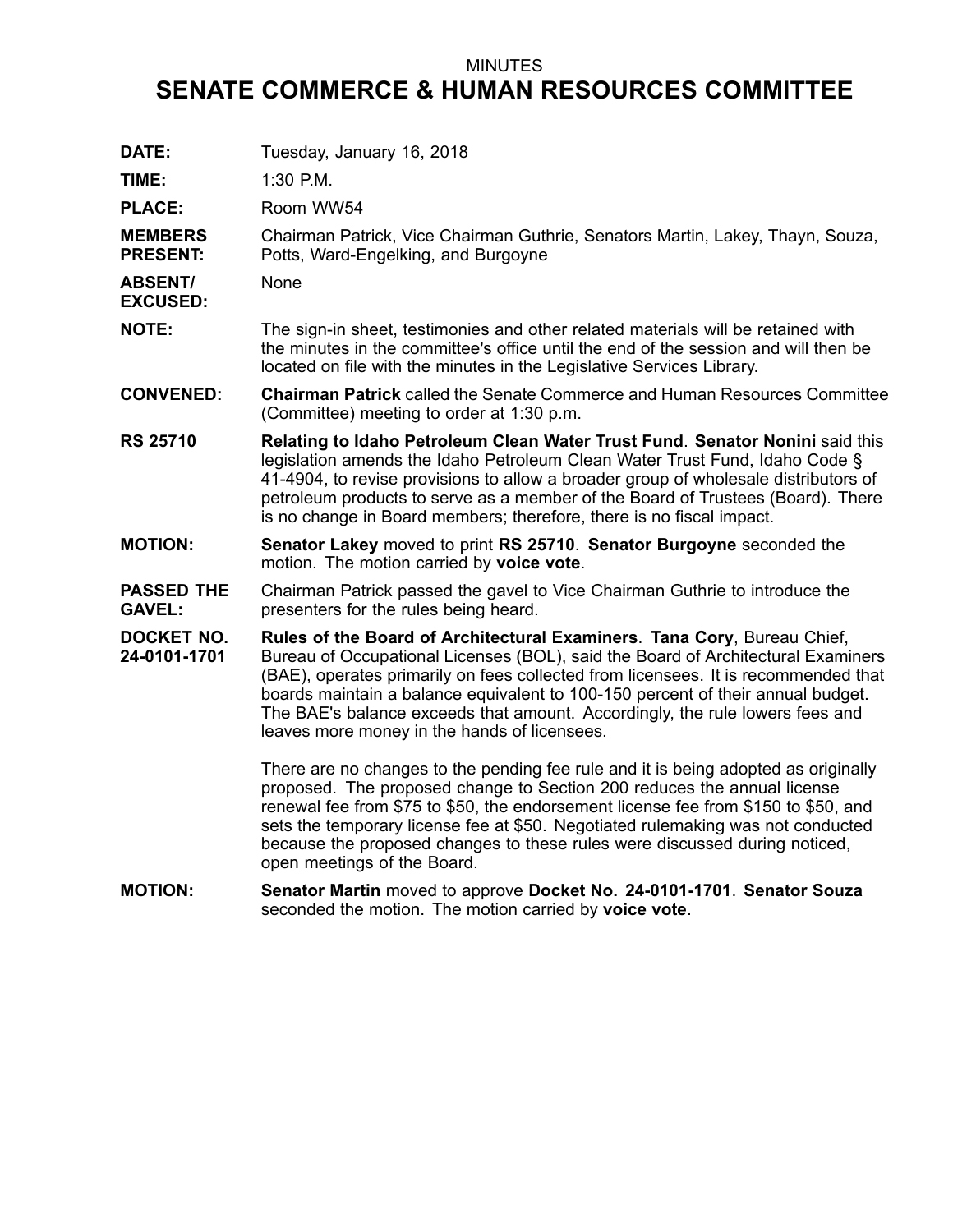**DOCKET NO. 24-0701-1701 Rules of the Idaho State Board of Landscape Architects**. **Tana Cory**, Bureau Chief, Bureau of Occupational Licenses (BOL), said the Board of Landscape Architects (BLA) operates primarily on licensing fees. It is recommended that boards maintain <sup>a</sup> cash balance of 100-150 percent of their annual budget. The cash balance of the BLA exceeds that amount. Accordingly, the BLA wants to lower its balance and leave more money in the hands of licensees. This rule will also update the name of the landscape architect accrediting body from the American Society of Landscape Architects (ASLA) to the more precise Landscape Architectural Accreditation Board (LAAB).

> **Ms. Cory** reported there are no changes to the pending fee rule and it is being adopted as originally proposed. Negotiated rulemaking was not conducted because the proposed changes to these rules were discussed during noticed, open meetings of the BLA. The proposed change to Section 400 reduces the license application fee from \$100 to \$75 and the original license and annual renewal fees from \$150 to \$125.

- **DISCUSSION: Chairman Patrick** inquired if there was an excess in the account because there are more landscapers. **Ms. Cory** said there may be <sup>a</sup> variety of reasons that more people are becoming licensed. Most of all, the BLA has not had many complaints, which causes expenses to go down. Costs are spread out over all of the boards.
- **MOTION: Senator Souza** moved to approve **Docket No. 24-0701-1701**. **Senator Thayn** seconded the motion. The motion carried by **voice vote**.
- **DOCKET NO. 09-0130-1701 Unemployment Insurance Benefits Administrative Rules**. **Michael Johnson**, Unemployment Insurance Administrator, Idaho Department of Labor (IDOL), said the adoption of the pending rule is necessary to clarify the misconception that leads unemployment insurance claimants to believe that in order to file for unemployment insurance benefits, they must call <sup>a</sup> Boise telephone number. Further, the pending rule provides the DOL greater flexibility in the event the State needs to relocate its claims processing center for budgetary reasons or due to <sup>a</sup> natural disaster, such as fire or flooding.

**Mr. Johnson** said there are no changes to the pending rule and it is being adopted as originally proposed. There is no fiscal impact. Negotiated rulemaking was not conducted because the rule is temporary.

**MOTION: Senator Thayn** moved to approve **Docket No. 09-0130-1701**. **Senator Souza** seconded the motion. The motion carried by **voice vote**.

**DOCKET NO. 10-0101-1701 Rules of Procedure**. **Keith Simila**, Executive Director, Idaho Board of Professional Engineers and Land Surveyors (IPELS Board), said the rule change clarifies the intent of the IPELS Board. The amendments will: 1) add <sup>a</sup> new provision clarifying the IPELS Board's website is used for informational and legal purposes; 2) correct grammar and code citations; and 3) remove the Washington Accord from the list of unconditionally approved international engineering programs.

> **Mr. Simila** reported there are no changes to the pending rule and it is being adopted as originally proposed. There is no fiscal impact to the General Fund or the agency dedicated fund because the amendment displays the intent of the IPELS Board's website; the website is already developed and used for the purposes stated. Further, the corrected words and citations are housekeeping in nature. International applicants for professional engineering licensure may incur costs for an independent review of their education credential if the IPELS Board is unable to determine whether the engineering coursework meets the education requirements stated in the existing rule. Negotiated rulemaking was not conducted.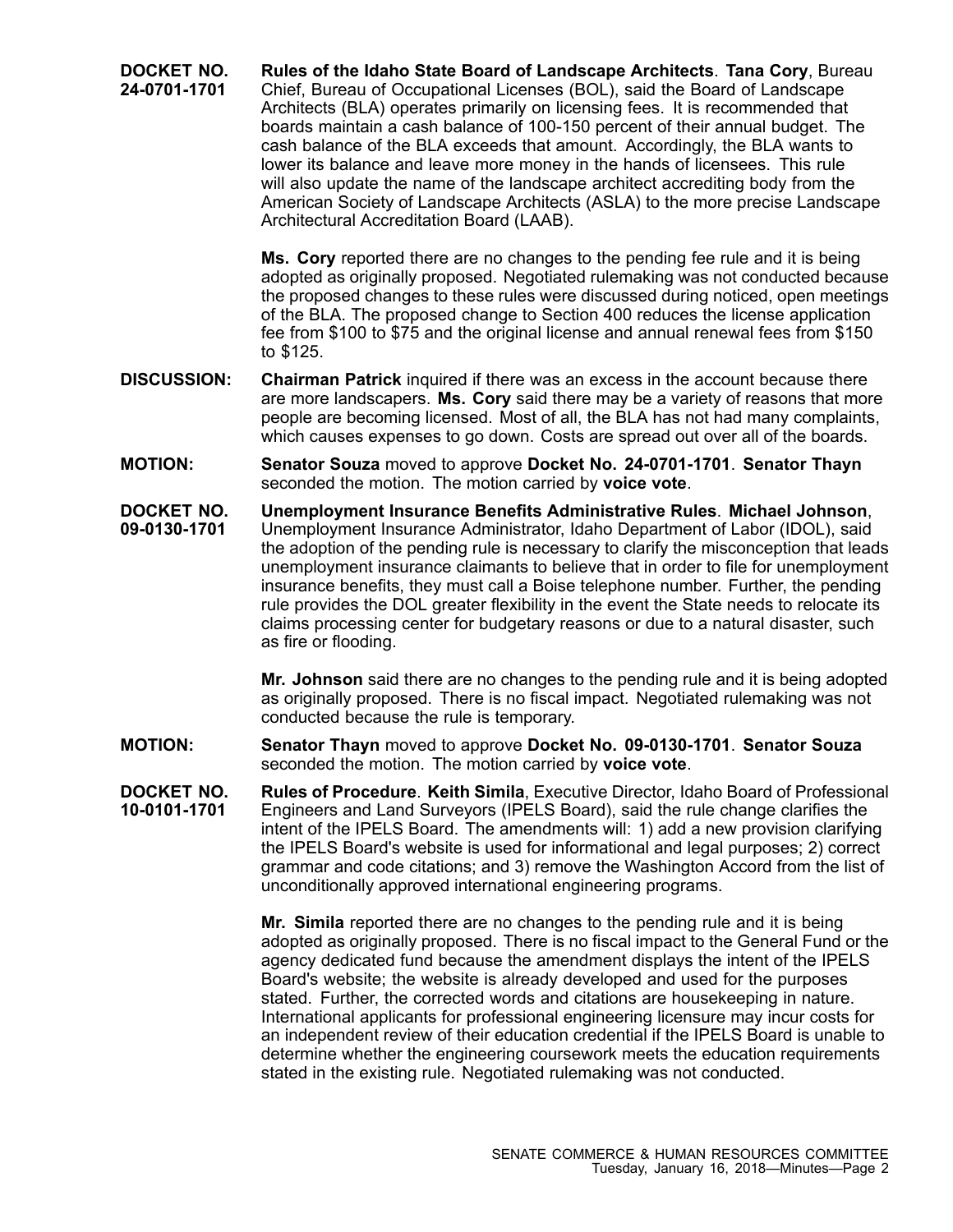**DISCUSSION: Senator Burgoyne** remarked that it seemed coincidental that Canada and the United Kingdom (UK) have the highest standards and asked if the language in the rule was based on these organizations. **Mr. Simila** said the rationale has to do with the Washington Accord. The IPELS Board has no familiarity with the requirements of other countries and the rule change has nothing to do with language or culture.

> **Senator Lakey** asked if the Engineering Accreditation Commission (EAC) or the Accrediting Board for Engineering and Technology (ABET) is different than the Canadian or UK accrediting boards. **Mr. Simila** explained those boards were similar. **Senator Lakey** asked for more information on survey licensure and asked if the wording should be changed for clarification. **Mr. Simila** agreed the title should be changed. **Mr. Simila** clarified the exam is Idaho-specific, but every state has <sup>a</sup> different test for land surveyors.

**Senator Potts** referred to pages 95 and 99 and asked why changes were made. **Mr. Simila** stated the experience requirement is four years. The IPELS Board would like to remove the four-year requirement as <sup>a</sup> condition to take the exam. **Senator Potts** clarified the goal is to expedite the process. **Mr. Simila** said that was correct and the IPELS Board wanted to reduce barriers to taking the exam.

- **MOTION: Senator Souza** moved to approve **Docket No. 10-0101-1701**. **Senator Martin** seconded the motion. The motion carried by **voice vote**.
- **DOCKET NO. 10-0102-1701 Rules of Professional Responsibility**. **Keith Simila**, Executive Director, Board of Professional Engineers and Land Surveyors (IPELS Board), said the rule amendments will clarify the requirement to follow the Qualifications Based Selection of Idaho Code § 54-1208. The intent is to clarify this statute as it applies to both consultants and subconsultants.

There are no changes to the pending rule and it is being adopted as originally proposed. There is no fiscal impact to the General Fund or the agency dedicated fund because the amendment is <sup>a</sup> clarification of <sup>a</sup> process already required by statute and rule. Negotiated rulemaking was conducted.

**DISCUSSION: Senator Lakey** remarked this rule deals with <sup>a</sup> specialized subsection addressing procurement and request for qualifications. He asked if someone did not fit the specifications, but needed an engineer as part of their team to bid on <sup>a</sup> public building, would this rule move the contractor into that section as <sup>a</sup> subcontractor or consultant. **Mr. Simila** replied this rule only applies to land surveyors and engineers. **Senator Lakey** said he would have to look at the code regarding subconsultants. **Mr. Simila** said it was not the intent of the IPELS Board to force this on <sup>a</sup> contractor, as they do not have jurisdiction. **Senator Lakey** said the language and the intent do not match. He said he would like to defer this rule and visit with Mr. Simila.

> **Senator Burgoyne** asked if the rule references the scope that only applies to land surveyors or architects. **Mr. Simila** said the IPELS Board has no jurisdiction over other areas. **Senator Burgoyne** asked what Idaho Code § 67-2320 related to and if there was an application beyond engineers and landscapers. **Mr. Simila** stated that the statute imposes <sup>a</sup> rule on public entities as to how they procure design services from landscapers or any design professional. **Mr. Simila** said the law only applies to <sup>a</sup> public entity and how they conduct the procurement. This rule states proposals must be submitted in accordance with the law. **Senator Burgoyne** stated that <sup>a</sup> licensee or certificate holder, in response to solicitations, shall not submit information that constitutes <sup>a</sup> bid for services requested either as <sup>a</sup> consultant or subconsultant. **Mr. Simila** said the law defines the entitlement for a license or a certificate holder. **Senator Burgoyne** remarked the scope is limited to engineers and land surveyors.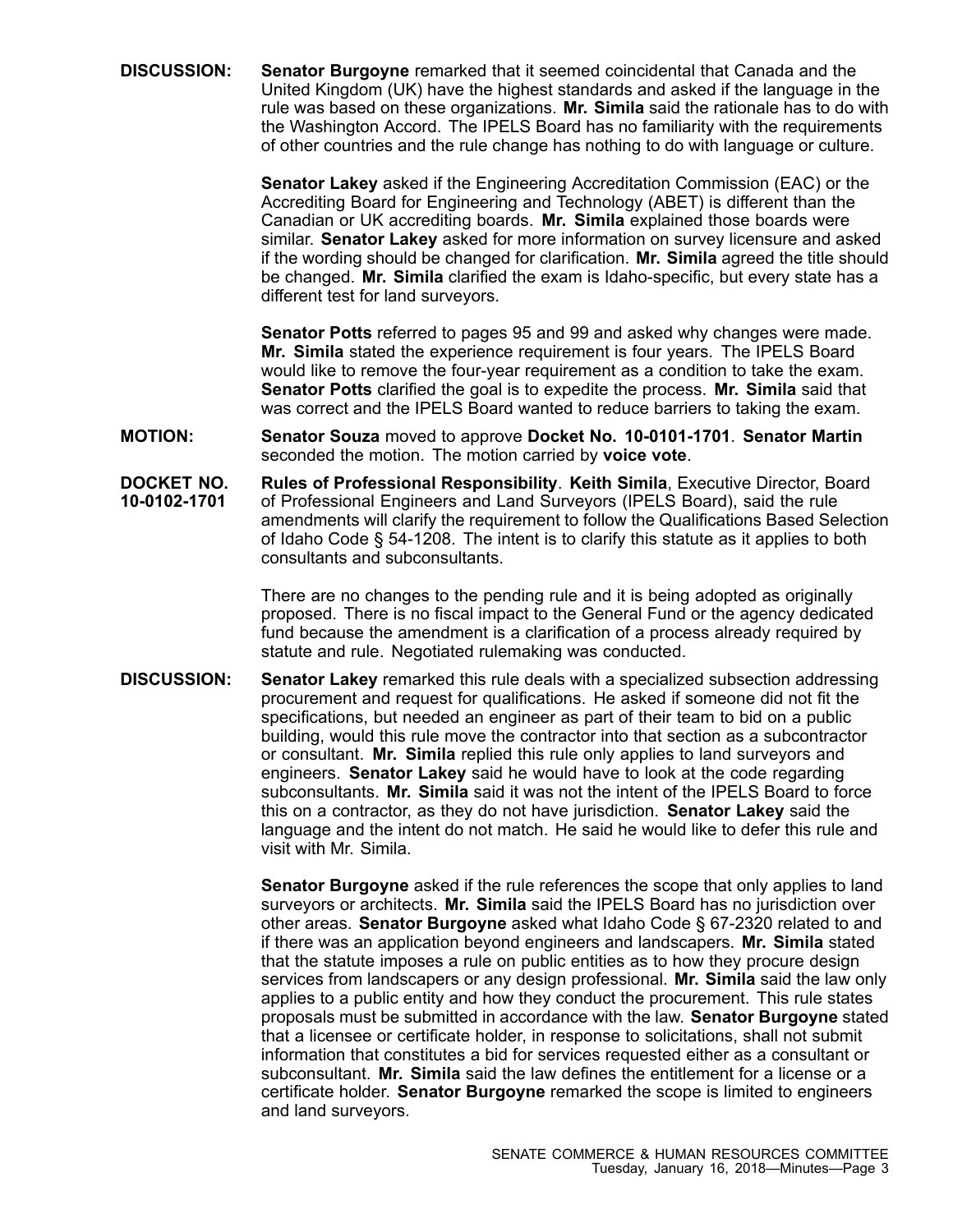**Senator Lakey** said his concern was adding "subconsultant", which may be <sup>a</sup> violation of the law. He suggested this rule be held at the Call of the Chair until he could meet with Mr. Simila. Chairman Patrick agreed.

**DOCKET NO. 10-0104-1701 Rules of Continuing Professional Development**. **Keith Simila**, Executive Director, Idaho Board of Professional Engineers and Land Surveyors (IPELS Board), said the rule change clarifies the intent of the IPELS Board. The amendments repeal <sup>a</sup> subsection of the rule that exempts engineers and land surveyors residing in other countries from the requirements of completing continuing professional development. With the advent of online professional development offerings, this exemption is no longer needed.

> **Mr. Simila** stated there are no changes to the pending rule and it is being adopted as originally proposed. There is no fiscal impact to the General Fund or the agency dedicated fund because the amendment does not increase or decrease the workload of the agency. The rule change will require more effort for licensees residing in other countries to obtain the required continuing professional development offerings of 30 professional development hours every two years.

- **DISCUSSION: Senator Burgoyne** asked if Canadian and UK licensees have <sup>a</sup> continuing education requirement in order to maintain their licenses. **Mr. Simila** said the requirements in Canada and the UK were similar, but the IPELS Board cannot require those licensees to furnish <sup>a</sup> completion certificate. **Senator Burgoyne** stated that if licensees in Canada and the UK were required to take courses in their countries, they would also be required to take courses here to continue to practice in the State of Idaho. **Mr. Simila** stated there is <sup>a</sup> rule that outlines the types of courses that satisfy the requirement. Codes and standards may be different in other countries. Documentation would be needed to verify continuing education. Some may be rejected.
- **MOTION: Senator Souza** moved to approve **Docket No. 10-0104-1701**. **Senator Potts** seconded the motion. The motion carried by **voice vote**.
- **DOCKET NO. Public Employee Retirement System of Idaho (PERSI) Rules for Eligibility**.
- **59-0102-1701 Don Drum**, Executive Director, PERSI, said Idaho Code § 59-1302(15), was amended in the 2017 Legislative Session. The definition of "employer" as applied to all new employers must be in compliance with the Internal Revenue Service (IRS) regulations governing governmental retirement plans.

There are no changes to the pending rule and it is being adopted as originally proposed. There is no fiscal impact.

- **DISCUSSION: Senator Martin** asked if there were any groups participating in PERSI that were excluded. **Mr. Drum** said the PERSI Board was careful not to exclude any entities already in PERSI and that were allowed by the IRS. **Vice Chairman Guthrie** asked how many entities would not be allowed to participate. **Mr. Drum** remarked there are some who do not meet the requirements. **Vice Chairman Guthrie** asked if there was anything that would cause <sup>a</sup> problem with the IRS. **Mr. Drum** said that based on research, the PERSI Board was in compliance with IRS.
- **MOTION: Senator Martin** moved to approve **Docket No. 59-0102-1701**. **Senator Lakey** seconded the motion. The motion carried by **voice vote**.
- **DOCKET NO. 59-0103-1702 Public Employee Retirement System of Idaho (PERSI) Contribution Rules**. **Don Drum**. Executive Director, PERSI, said the PERSI fund has made more money through investments. The rate increase has been postponed as this was <sup>a</sup> temporary rule last year. If this rule would go into effect this year, <sup>a</sup> 1 percent rate increase would be implemented. The PERSI Board is asking that this rule be rescinded.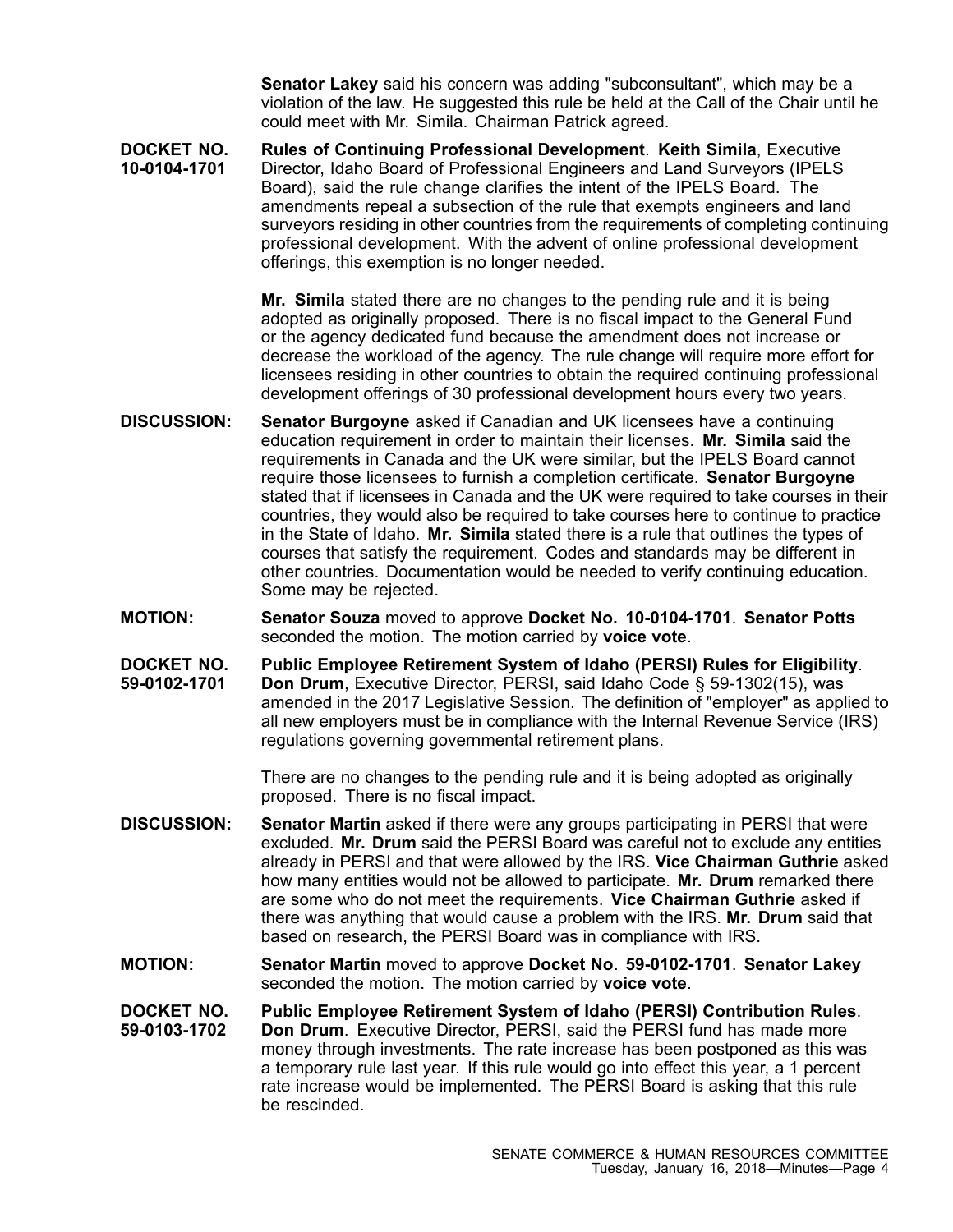**MOTION: Senator Burgoyne** moved to rescind **Docket No. 59-0103-1702**. **Senator Thayn** seconded the motion. The motion carried by **voice vote**.

> **Senator Burgoyne** asked for clarification from Mr. Drum. **Mr. Drum** said that if this rule was approved, the rate increase would be 1 percent starting in 2018.

- **DOCKET NO. 59-0103-1801 Public Employee Retirement System of Idaho (PERSI)**. **Don Drum**, Executive Director, PERSI, said the reason for adopting this temporary rule is to delay the scheduled contribution rate increases to July 1, 2019. He said actuarial valuation indicates it is appropriate to delay the scheduled increase.
- **MOTION: Senator Ward-Engelking** moved to approve **Docket 59-0103-1801**. **Senator Potts** seconded the motion. The motion carried by **voice vote**.
- **DOCKET NO. 01-0101-1701 Idaho Accountancy Rules**. **Kent Absec**, Executive Director, Idaho State Board of Accountancy (ISBA Board), said the purpose of this rule is to amend Subsection 004.02 to appropriately date the Statement on Standards for Continuing Professional Education (CPE) that are incorporated by reference. The year notated will be changed from 2012 to 2016.

**Mr. Absec** said continuing professional education is required for Certified Public Accountants (CPA's) to maintain their professional competence and provide quality professional services. CPA's are responsible for complying with all applicable CPE requirements, rules, and regulations of state boards of accountancy, as well as those of membership associations and other professional organizations. The Preamble of the New Statement on Standards states the standards are broadly stated in recognition of the diversity of practice and experience among CPA's. They establish <sup>a</sup> framework for development, presentation, measurement, and reporting of CPE programs to help ensure that CPA's receive the quality learning experience necessary to satisfy their obligations to serve the public interest.

**Mr. Absec** explained the newly revised standards will provide two new methods of delivery in blended learning and nano-learning. Blended learning combines different types of instructional methods in <sup>a</sup> learning objective, such as combining self-study with <sup>a</sup> group program. Nano-learning is learning done in 10-minute increments with the licensee awarded learning credits based on <sup>a</sup> 50-minute hour model. Further revisions were made to allow CPE increments to be earned in one-fifth, one-half, or whole credit for all instructional delivery methods - with the exception of nano-learning. These revisions provide flexibility and consistency and do not cause CPE sponsors to rework program materials or require existing programs to be remeasured for CPE credit. Licensees will also have greater flexibility in the types of learning or delivery methods that better serve their learning skills and needs.

**Mr. Absec** stated <sup>a</sup> final major revision also clarifies the documentation of the element of engagement in <sup>a</sup> group live program that is acceptable for <sup>a</sup> licensee to earn credit. With these standards having endured the vetting process of stakeholders covering all facets of the CPE community, including but not limited to CPE program sponsors, state boards of accountancy members, state society members, and educators, and ultimately being approved by the American Institute of Certified Public Accountants (AICPA), and the National Association of State Boards of Accountancy (NASBA) Board of Directors, CPE program developers, and program sponsors are aware of the standards they will be held to in the area of CPE. Licensees and the general public will benefit from knowing that guidelines have been established around <sup>a</sup> CPA's CPE, which help promote <sup>a</sup> quality and effective learning experience. This rule has been published through the Office of Administrative Rules. The Legislative Services Office has reviewed the proposed rule and made no objections to the change. The ISBA has received no negative feedback from stakeholders or the general public and has the support of the Idaho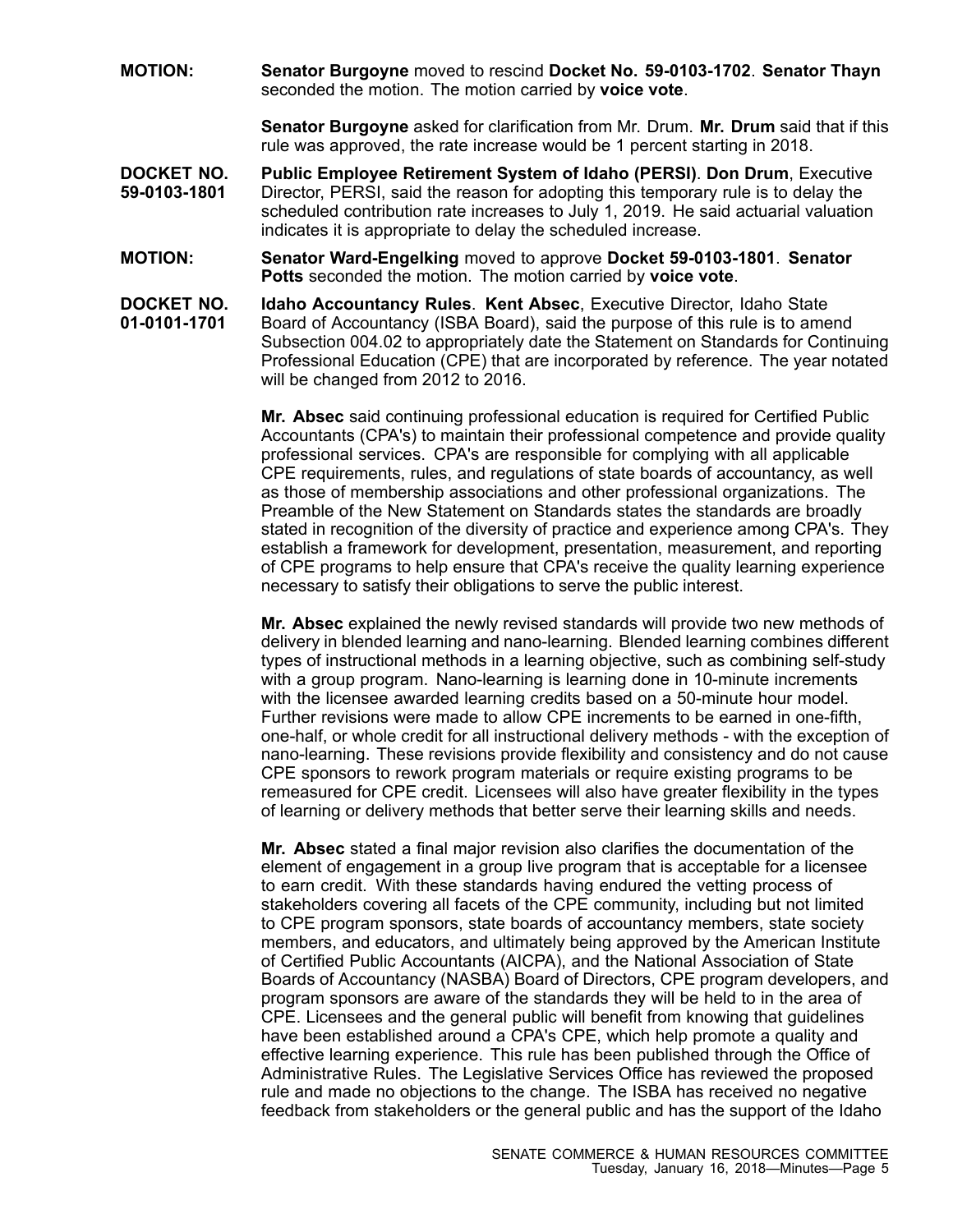Society of CPA's.

There is no fiscal impact. Negotiated rulemaking was not conducted because the changes are simple in nature and the Statement on Standards are <sup>a</sup> joint effort from the NASBA and the AICPA.

**Mr. Absec** reported the materials being cited are being incorporated by reference into this rule. He said the Statement on Standards for CPE Programs is published jointly by the AICPA and the NASBA to provide <sup>a</sup> framework for the development, presentation, measurement, and reporting of CPE programs for the accounting profession. The standards provide specific information to both program sponsors to help ensure they are providing <sup>a</sup> rewarding educational experience and to licensees to aid them in choosing <sup>a</sup> personal and professional educational development plan suited to their development. A solid and consistent set of CPE standards will allow licensees who are licensed in multiple states to be better equipped to adhere to multiple jurisdiction requirements and give the citizens of Idaho the assurance that licensed professionals must adhere to standards as it relates to <sup>a</sup> licensee's professional development through continuous education.

**MOTION: Chairman Patrick** moved to approve **Docket No. 01-0101-1701**. **Senator Thayn** seconded the motion.

**DISCUSSION: Senator Burgoyne** stated that if <sup>a</sup> rule was incorporated by reference, information should be submitted in writing. **Mr. Absec** remarked the rule allows <sup>a</sup> licensee to have opportunities they did not have in the past. There is <sup>a</sup> provision in the rule that allows for <sup>a</sup> 10-minute nano-learning class. The nano-learning class provides an opportunity for <sup>a</sup> quick delivery on things such as preparing <sup>a</sup> tax return. Blended learning is <sup>a</sup> change in the delivery method for program sponsors who can hold <sup>a</sup> conference, assign homework, and give credit for work done outside of the classroom.

> **Senator Souza** said all are sensitive to potential problems if <sup>a</sup> summary is not reviewed. She asked that presenters give the Committee Secretary "incorporation by reference" information.

**VOTE:** The motion carried by **voice vote**.

**DOCKET NO. 01-0101-1702 Idaho Accountancy Rules**. **Kent Absec**, Executive Director, Idaho State Board of Accountancy (ISBA Board), indicated this rule was being amended (Subsection 020.02b and 020.03) to bring it into conformity with <sup>a</sup> recent statute change of Idaho Code § 54-219(f). The amended rule will clarify that the ISBA Board is now permitted to consider <sup>a</sup> licensee's conviction of or guilty plea to any crime involving moral turpitude - an element of which is dishonesty or fraud, even where the licensee or proposed licensee has obtained <sup>a</sup> withheld judgment or other order or decree of expungement. The amended rule also clarifies the factors of rehabilitation the ISBA Board may consider in evaluating <sup>a</sup> current licensee or candidate for licensure.

> **Mr. Absec** said here is no fiscal impact. Negotiated rulemaking was not conducted because the change is being made to bring the rule into compliance with <sup>a</sup> statute change made during the 2017 Legislative Session.

- **DISCUSSION: Senator Burgoyne** said he had his intern review the rules. On page 10 there was <sup>a</sup> typographical error in "c." The sentence should say "The entry or" and not "The entry of."
- **MOTION: Senator Burgoyne** moved to approve **Docket No. 01-0101-1702**. **Senator Thayn** seconded the motion. The motion carried by **voice vote**.